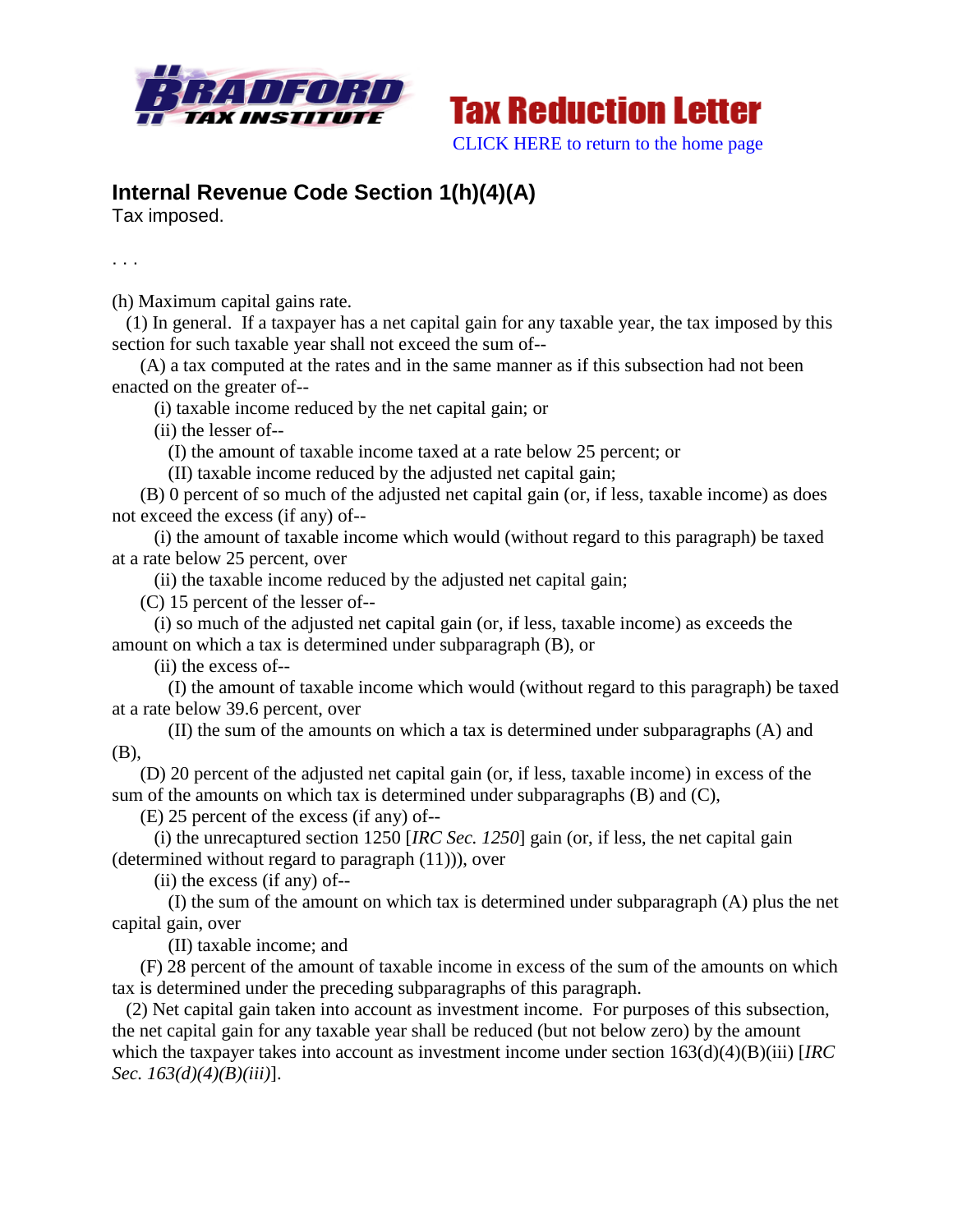(3) Adjusted net capital gain. For purposes of this subsection, the term "adjusted net capital gain" means the sum of--

 (A) net capital gain (determined without regard to paragraph (11)) reduced (but not below zero) by the sum of--

(i) unrecaptured section 1250 [*IRC Sec. 1250*] gain, and

(ii) 28-percent rate gain, plus

(B) qualified dividend income (as defined in paragraph (11)).

 (4) 28-percent rate gain. For purposes of this subsection, the term "28-percent rate gain" means the excess (if any) of--

(A) the sum of--

(i) collectibles gain; and

(ii) section 1202 [*IRC Sec. 1202*] gain, over

(B) the sum of--

(i) collectibles loss;

(ii) the net short-term capital loss; and

 (iii) the amount of long-term capital loss carried under section 1212(b)(1)(B) [*IRC Sec.*   $1212(b)(1)(B)$ ] to the taxable year.

(5) Collectibles gain and loss. For purposes of this subsection--

 (A) In general. The terms "collectibles gain" and "collectibles loss" mean gain or loss (respectively) from the sale or exchange of a collectible (as defined in section 408(m) [*IRC Sec. 408(m)*] without regard to paragraph (3) thereof) which is a capital asset held for more than 1 year but only to the extent such gain is taken into account in computing gross income and such loss is taken into account in computing taxable income.

 (B) Partnerships, etc. For purposes of subparagraph (A), any gain from the sale of an interest in a partnership, S corporation, or trust which is attributable to unrealized appreciation in the value of collectibles shall be treated as gain from the sale or exchange of a collectible. Rules similar to the rules of section 751 [*IRC Sec. 751*] shall apply for purposes of the preceding sentence.

(6) Unrecaptured section 1250 gain. For purposes of this subsection--

(A) In general. The term "unrecaptured section 1250 gain" means the excess (if any) of--

 (i) the amount of long-term capital gain (not otherwise treated as ordinary income) which would be treated as ordinary income if section 1250(b)(1) [*IRC Sec. 1250(b)(1)*] included all depreciation and the applicable percentage under section 1250(a) [*IRC Sec. 1250(a)*] were 100 percent, over

(ii) the excess (if any) of--

(I) the amount described in paragraph  $(4)(B)$ ; over

(II) the amount described in paragraph (4)(A).

 (B) Limitation with respect to section 1231 property. The amount described in subparagraph (A)(i) from sales, exchanges, and conversions described in section 1231(a)(3)(A) [*IRC Sec. 1231(a)(3)(A)*] for any taxable year shall not exceed the net section 1231 gain (as defined in section 1231(c)(3) [*IRC Sec. 1231(c)(3)*]) for such year

 (7) Section 1202 gain. For purposes of this subsection, the term "section 1202 gain" means the excess of--

 (A) the gain which would be excluded from gross income under section 1202 [*IRC Sec. 1202*] but for the percentage limitation in section 1202(a) [*IRC Sec. 1202(a)*], over

(B) the gain excluded from gross income under section 1202 [*IRC Sec. 1202*].

 (8) Coordination with recapture of net ordinary losses under section 1231. If any amount is treated as ordinary income under section 1231(c) [*IRC Sec. 1231(c)*], such amount shall be allocated among the separate categories of net section 1231 gain (as defined in section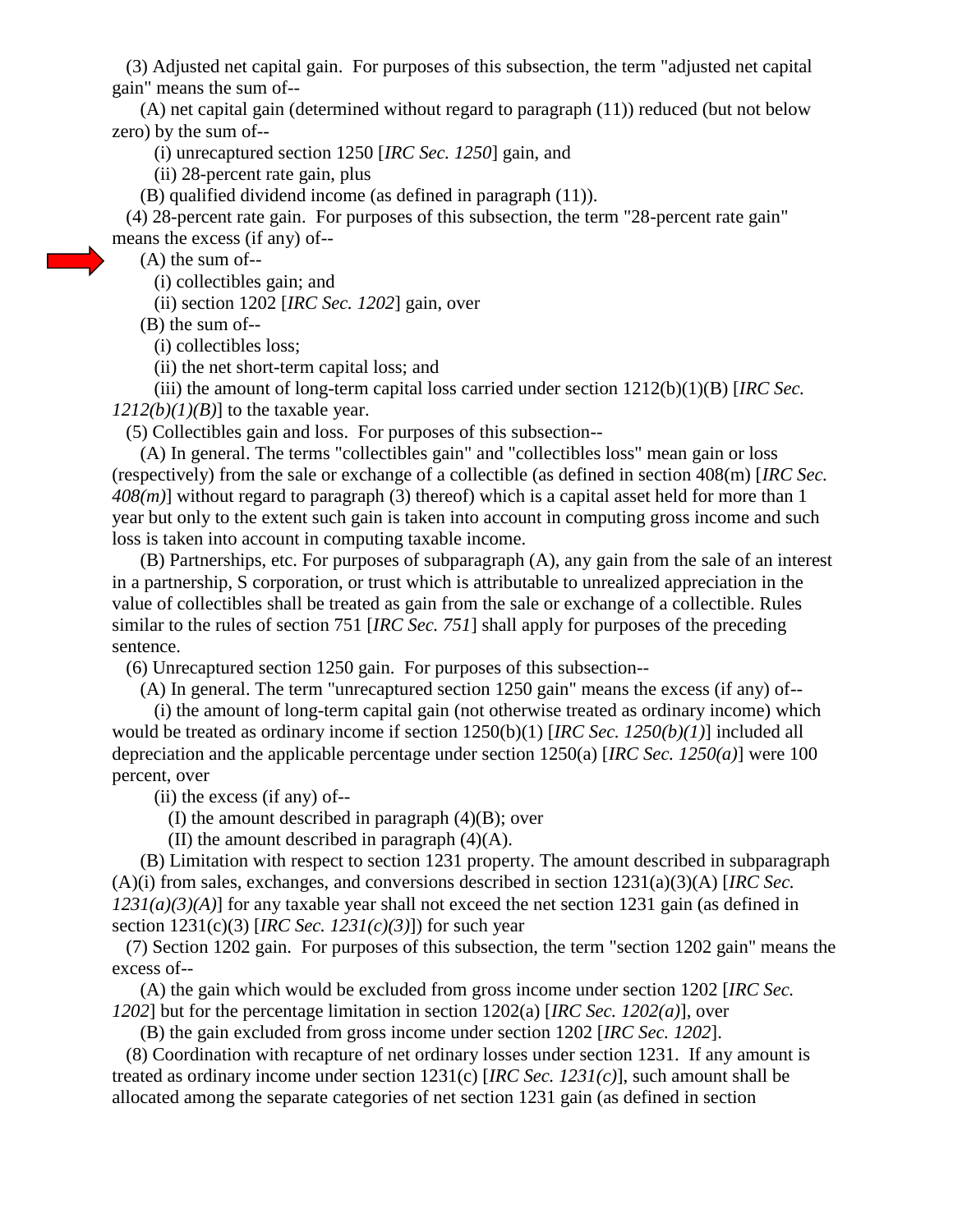1231(c)(3) [*IRC Sec. 1231(c)(3)*]) in such manner as the Secretary may by forms or regulations prescribe.

 (9) Regulations. The Secretary may prescribe such regulations as are appropriate (including regulations requiring reporting) to apply this subsection in the case of sales and exchanges by pass-thru entities and of interests in such entities.

 (10) Pass-thru entity defined. For purposes of this subsection, the term "pass-thru entity" means--

(A) a regulated investment company;

(B) a real estate investment trust;

(C) an S corporation;

(D) a partnership;

(E) an estate or trust;

(F) a common trust fund; and

(G) a qualified electing fund (as defined in section 1295 [*IRC Sec. 1295*]).

(11) Dividends taxed as net capital gain.

 (A) In general. For purposes of this subsection, the term "net capital gain" means net capital gain (determined without regard to this paragraph) increased by qualified dividend income.

(B) Qualified dividend income. For purposes of this paragraph--

 (i) In general. The term "qualified dividend income" means dividends received during the taxable year from--

(I) domestic corporations, and

(II) qualified foreign corporations.

(ii) Certain dividends excluded. Such term shall not include--

 (I) any dividend from a corporation which for the taxable year of the corporation in which the distribution is made, or the preceding taxable year, is a corporation exempt from tax under section 501 or 521 [*IRC Sec. 501* or *521*],

 (II) any amount allowed as a deduction under section 591 [*IRC Sec. 591*] (relating to deduction for dividends paid by mutual savings banks, etc.), and

(III) any dividend described in section 404(k) [*IRC Sec. 404(k)*].

 (iii) Coordination with section 246(c) [*IRC Sec. 246(c)*]. Such term shall not include any dividend on any share of stock--

 (I) with respect to which the holding period requirements of section 246(c) are not met (determined by substituting in section 246(c) [*IRC Sec. 246(c)*] "60 days" for "45 days" each place it appears and by substituting "121-day period" for "91-day period"), or

 (II) to the extent that the taxpayer is under an obligation (whether pursuant to a short sale or otherwise) to make related payments with respect to positions in substantially similar or related property.

(C) Qualified foreign corporations.

 (i) In general. Except as otherwise provided in this paragraph, the term "qualified foreign corporation" means any foreign corporation if--

(I) such corporation is incorporated in a possession of the United States, or

 (II) such corporation is eligible for benefits of a comprehensive income tax treaty with the United States which the Secretary determines is satisfactory for purposes of this paragraph and which includes an exchange of information program.

 (ii) Dividends on stock readily tradable on United States securities market. A foreign corporation not otherwise treated as a qualified foreign corporation under clause (i) shall be so treated with respect to any dividend paid by such corporation if the stock with respect to which such dividend is paid is readily tradable on an established securities market in the United States.